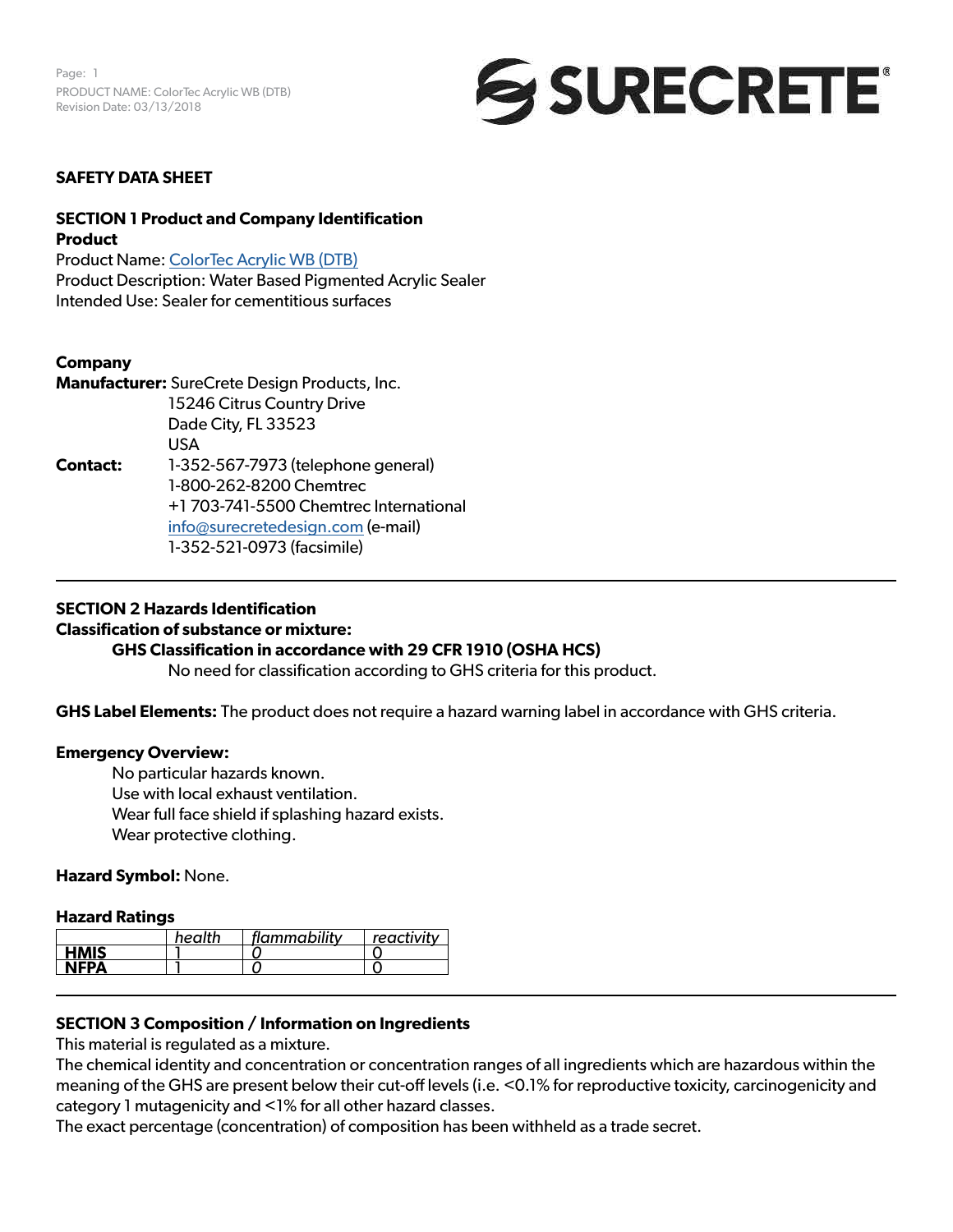Page: 2 PRODUCT NAME: ColorTec Acrylic WB (DTB) Revision Date: 03/13/2018



### **SECTION 4 First Aid Measures**

**General advice:** Get medical advice/attention if you feel unwell.

**Eye Contact:** IF IN EYES: Rinse cautiously with water for several minutes. Remove contact lenses, if present and easy to do. Continue rinsing. If eye irritation persists: Get medical advice/attention.

**Skin Contact:** Rinse skin with water/shower. If skin irritation occurs: Get medical advice/attention.

**Inhalation:** IF INHALED: Call a POISON CENTER or doctor if you feel unwell.

**Ingestion:** Do NOT induce vomiting. IF SWALLOWED: Call a POISON CENTER or doctor/physician if you feel unwell.

**Most important symptoms and effects, both acute and delayed**

*Symptoms:* No information available.

**Indication of any immediate medical attention and special treatment needed**

*Note to physicians:* Treat symptomatically.

### **SECTION 5 Fire Fighting Measures**

**Appropriate Extinguishing Media:** Foam, CO<sub>2</sub>, Dry chemical, water spray or fog. Not to be used for safety reasons: strong water jet.

**Fire Fighting Instructions:** Firefighters should use standard protective equipment and in enclosed spaces, selfcontained breathing apparatus (SCBA). Use water spray to cool fire exposed surfaces and to protect personnel. Contaminated extinguishing water must be disposed of in accordance with official regulations.

**Unusual Fire Hazards:** Harmful vapors. Evolution of fumes/fog. The substances/groups of substances mentioned can be released in case of fire.

**Hazardous Combustion Products:** Burning produces heavy smoke. Fire may produce irritating and/or toxic gases. In the event of fire and/or explosion do not breathe fumes. Incomplete combustion products, Smoke, Fume, Oxides of carbon.

### **SECTION 6 Accidental Release Measures**

**Personal Precautions, Protective Equipment, Emergency Procedures:** Use personal protective clothing. Avoid breathing vapors or mists. Use personal protective equipment as required.

## **Methods and Materials for Containment and Clean-up**

*Small Spills:* Pick up with absorbent material (e.g. sand, sawdust, general-purpose binder). Dispose of absorbed material in accordance with regulations. Clean with detergents. Avoid solvent cleaners. Clean contaminated surface thoroughly. *Large Spills:* Pump off product.

**Environmental precautions:** Do not discharge into drains/surface waters/groundwater.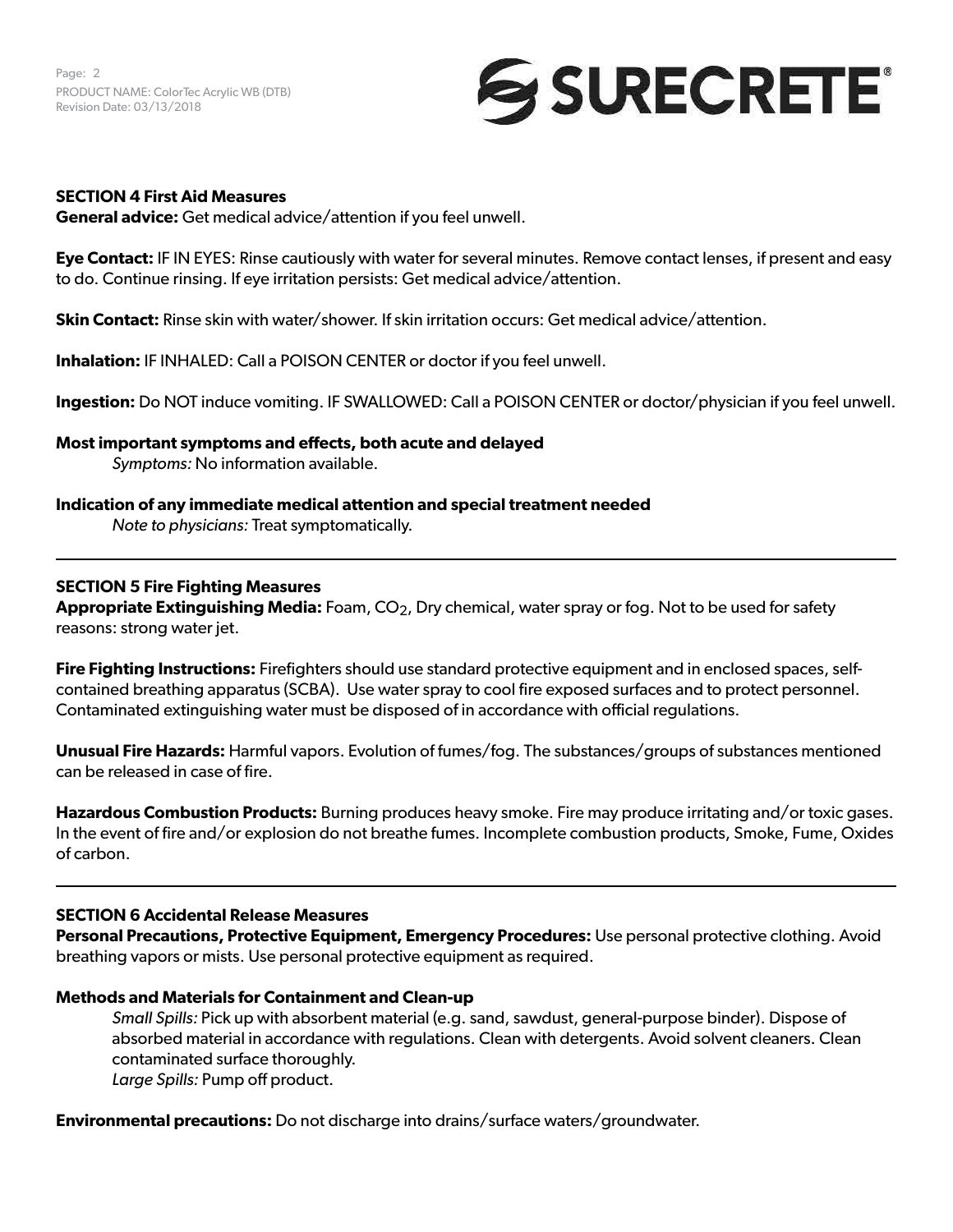

# **SECTION 7 Handling and Storage**

**Precautions for safe handling:** Use personal protection recommended in Section 8. Never use pressure to empty container. Comply with the health and safety at work laws. Prevent product from entering drains. Use only with adequate ventilation.

**General Hygiene Considerations:** When using do not eat, drink or smoke. Wash contaminated clothing before reuse.

**Protection against fire and explosion:** No special precautions necessary.

**Conditions for safe storage:** Keep/store only in original container. Store in accordance with local regulations. Keep unauthorized personnel away. Containers that have been opened must be carefully resealed and kept upright to prevent leakage. Keep container tightly closed in a dry and well-ventilated place. Protect from temperatures below: 0°C Protect from temperatures above: 100°C

**Incompatible materials:** Strong oxidizing agents.

# **SECTION 8 Exposure Control / Personal Protection Personal protective equipment**

**Respiratory protection:** Wear respiratory protection if ventilation is inadequate. Respiratory protection in case of vapor/aerosol release.

**Hand protection:** There is no one glove material or combination of materials that will give unlimited resistance to any individual or combination of chemicals. Ensure that the breakthrough time of the glove material is not exceeded. Refer to glove supplier for information on breakthrough time for specific gloves. The instructions and information provided by the glove manufacturer on use, storage, maintenance and replacement must be followed. Gloves should be replaced regularly and if there is any sign of damage to the glove material. Always ensure that gloves are free from defects and that they are stored and used correctly. The performance or effectiveness of the glove may be reduced by physical / chemical damage and poor maintenance.

**Eye protection:** Safety glasses with side-shields (or goggles).

**General safety and hygiene measures:** Wear protective clothing as necessary to minimize contact. Handle in accordance with good industrial hygiene and safety practice. Eye wash fountains and safety showers must be easily accessible.

## **SECTION 9 Physical and Chemical Properties General**

Appearance: Milky liquid. Physical state: Liquid. Form: Liquid. Color: Milky. Odor: Mild, acrylic like Odor threshold: Not available.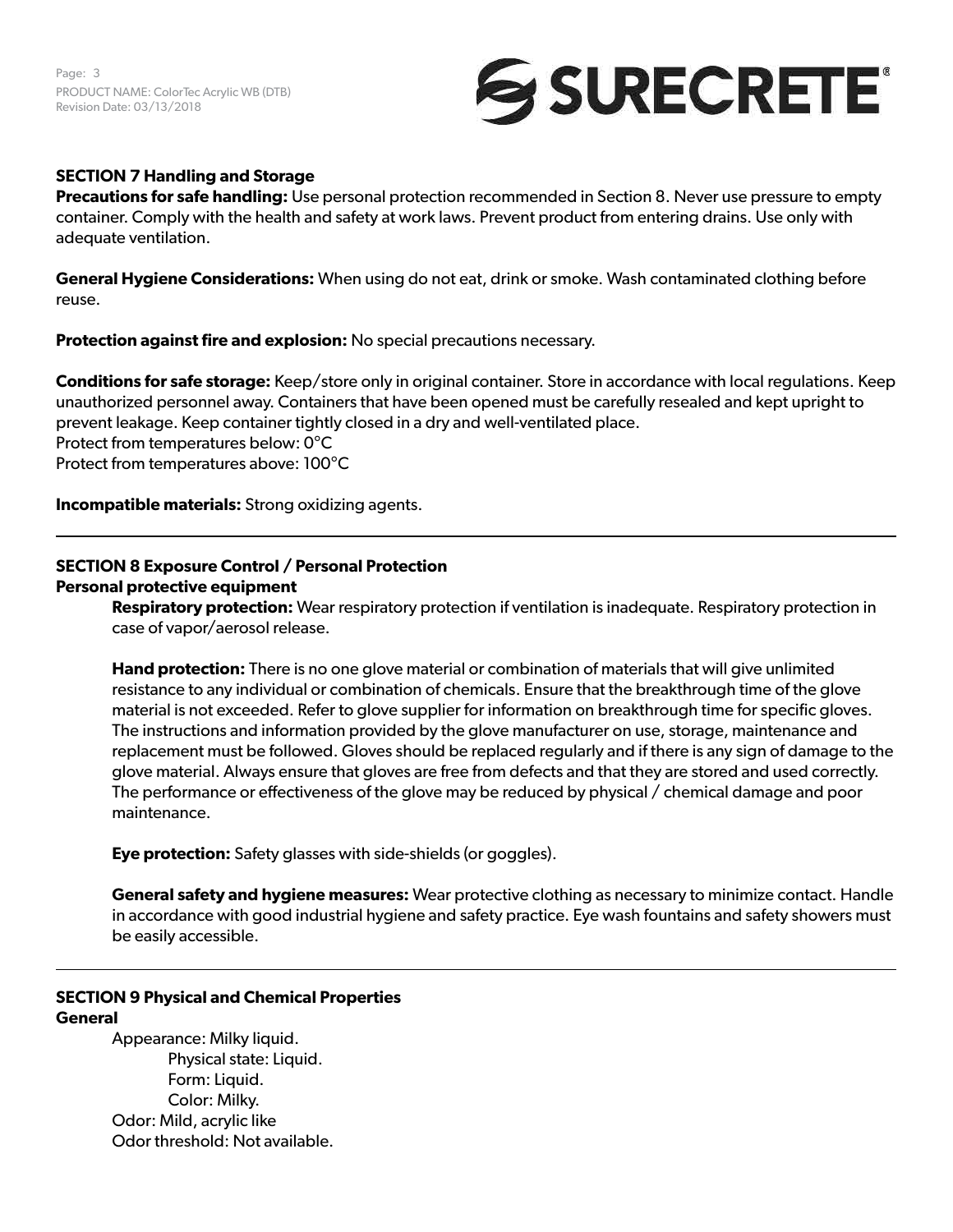Page: 4 PRODUCT NAME: ColorTec Acrylic WB (DTB) Revision Date: 03/13/2018



### **Safety Data**

pH: Not available. Freezing point: 32 °F (0 °C) Initial boiling point: 212 °F (100 °C) Flash point: 219 °F (104 °C) Evaporation rate: Not available. Flammability: Not flammable. Flammability limit – Not applicable. Flammability limit – Not applicable. Explosive limit - Not applicable. Vapor pressure: Not available. Vapor density Relative density: Not available. Solubility (water): Dispersible. Partition coefficient: Not available. Auto-ignition temperature: Not applicable. Decomposition temperature: Not available. Viscosity Not available. VOC: <100g/L.

### **SECTION 10 Stability and Reactivity**

**Stability:** Stable under normal conditions.

**Reactivity:** No hazardous reactions if stored and handled as prescribed/indicated.

**Conditions to avoid:** Avoid extreme heat. Avoid freezing.

**Materials to avoid:** Strong oxidizing agents.

**Hazardous decomposition products:** CO, CO<sub>2</sub>

**Hazardous polymerization:** None under normal processing

### **SECTION 11 Toxicological Information**

**Route of Exposure:** Not applicable

### **Chronic toxicity/effects:**

Repeated oral uptake of the substance did not cause substance-related effects. Repeated inhalative uptake of the substance did not cause substance-related effects. Repeated dermal uptake of the substance did not cause substance-related effects. The product has not been tested. The statement has been derived from substances/products of a similar structure or composition.

**Symptoms of Exposure:** No significant reaction of the human body to the product known.

#### **SECTION 12 Ecological Information**

**Eco toxicity:** At the present state of knowledge, no negative ecological effects are expected.